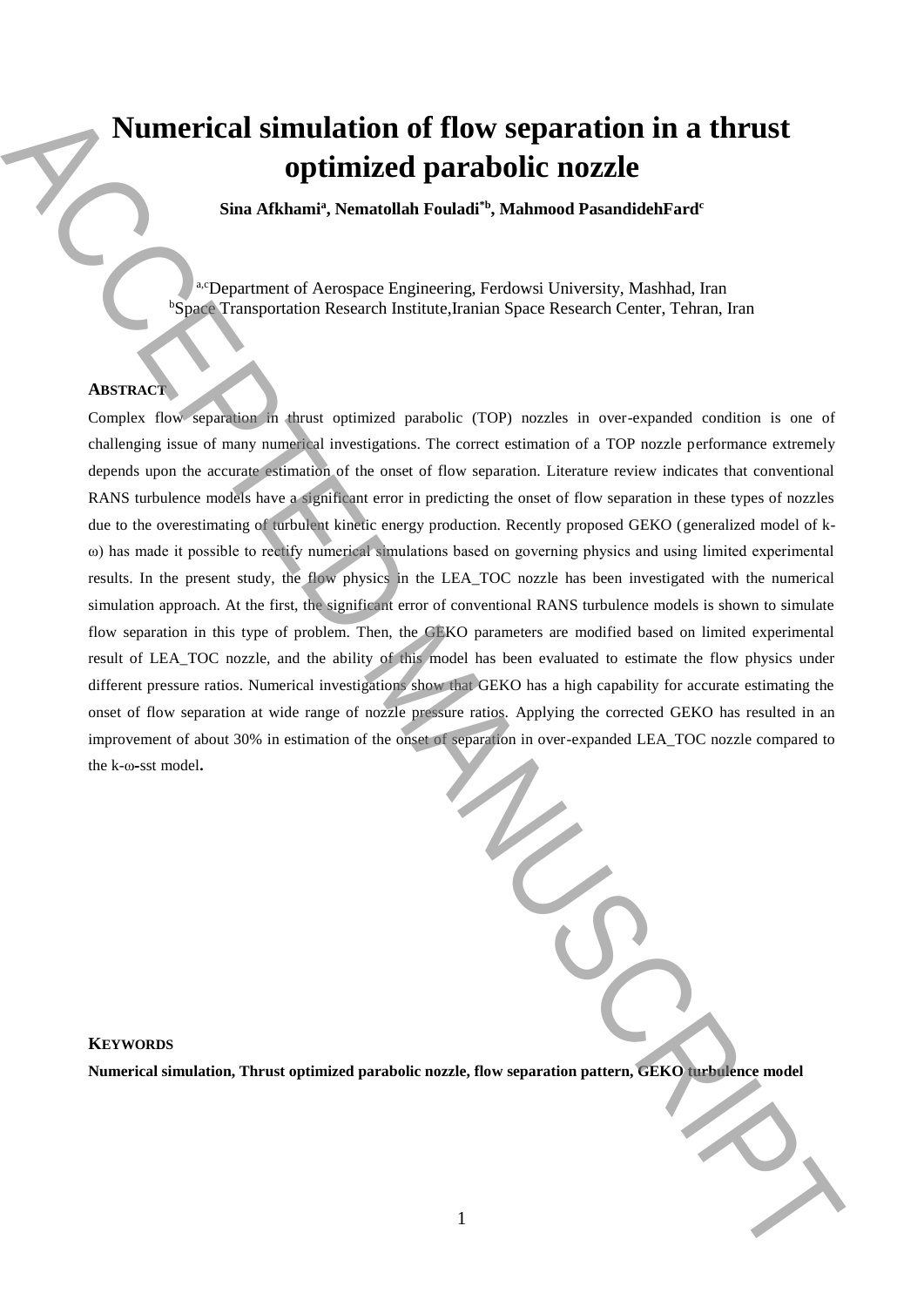## **1. Introduction**

The contour of the thrust optimized parabolic (TOP) nozzles was developed by Rao in 1960 with the aim of achieving the maximum thrust with the minimum nozzle length. These nozzles are widely utilized for launch vehicles that experience different operating environments from the ground up to high altitudes because of flow separation delay at high back pressure condition in lower altitudes. In low altitudes, where the pressure at the exit of the nozzles with high expansion ratio is lower than the ambient pressure, compression waves occur to increase the pressure in the divergent part of the nozzle, which is mainly accompanied by flow separation in this area. In this mode, the nozzle operates in the so-called over-expanded condition. Numerical simulation is an appropriate alternative to costly experimental tests if it is sufficiently accurate. Also in addition to reducing the number of experimental tests, it makes it easier to study the physics of flow in different conditions. Accurately predicting the location of flow separation in TOP nozzles under over-expanded conditions is one of the challenging issue in numerical simulation with  $RANS<sup>1</sup>$  methods, So that in most studies, the location of the separation is predicted upstream or downstream of the actual location. In a study conducted by Allamaprabhu et al. [1], the weakness of RANS models was mentioned in accurately predicting flow separation in TOP nozzles. Nabacheh et al. [2] examined the two nozzle models TIC and TOP during hot gas and cold nitrogen gas, respectively. Their results had a significant error in predicting the separation location according to other RANS turbulence models. Recently, Fouladi et al. [3] and fouladi & farahani [4] conducted the numerical and experimental study of flow physics in TOP nozzles under both atmospheric and high-altitude conditions. In their research, the k-ω-sst turbulence model has been used, and the weakness of conventional RANS models has been pointed out in correctly predicting the onset of separation in the TOP nozzles. **1.** Interesting the function of the transition is a continue of CEO model with the space of 22.8 and 22.8 accepted to Table 2. Accepted to Table 2. Accepted to Table 2. Accepted to Table 2. Accepted to Table 2. Accepted

#### **2. Problem definition and Numerical method**

The details of the numerical method applied in this research are presented according to Table 1. Ansys Fluent software (version 19/3) was used for numerical simulation. In the present problem, due to the high expansion ratio of the nozzle and its performance in atmospheric conditions, the interaction between the shock wave and the nozzle wall boundary layer occurs, and subsequently the flow in the nozzle wall is separated. Therefore, the turbulence model used should be suitable for estimating the separation onset. Menter et al. [5] developed a new turbulence model family As mentioned in the review of references, most researches have made significant errors in predicting the location of separation. Therefore, in the present study, with the aim of correctly predicting the onset of separation with altering the separation parameter  $(C_{\text{sep}})$ by using limited experimental results, the suitable value of this parameter is achieved.

|  |  | Table 1: Details of numerical method |  |
|--|--|--------------------------------------|--|
|--|--|--------------------------------------|--|

| List                      | Content                       |
|---------------------------|-------------------------------|
| Dimension                 | 2-D axisymmetric              |
| Equation of state         | Calorically perfect ideal gas |
| Solver                    | Density -based                |
| <b>Time</b>               | steady                        |
| Turbulence modeling       | Menter's GEKO                 |
| Inviscid flux             | Roe                           |
| Spatial discretization:   |                               |
| gradient                  | Least squares cell based      |
| flow                      | Second order                  |
| Turbulent kinetic energy  | First order upwind            |
| Specific dissipation rate | First order upwind            |
| grid                      | Triangular unstructured       |

## **3. Results and discussion**

Firstly, in order to evaluate the performance of conventional RANS turbulence models, the LEA\_TOC nozzle were analyzed under atmospheric conditions and the nozzle pressure ratio (NPR) equal to 22.8. Figure 1 shows the results of dimensionless static pressure distribution along the nozzle wall with different RANS models (Spalart Almaras, RSM, Standard-k-ɛ, Realizable-k-ɛ, RNG-k-ɛ, k-ω-wilcox, k-ω-sst and GEKO). As can be seen from Figure 1, the use of RANS models has failed to accurately predict the actual separation location. Therefore, in order to achieve the correct results, the parameters of the GEKO turbulence model are changed. Appropriate values of GEKO model parameters for simulation of the desired nozzle are obtained with the results of an experimental test at a

**.** 

called Generalize k-ω (GEKO) model with the goal of turbulence model consolidation. GEKO is a twoequation model, based on the k-ω model formulation, but with the flexibility to tune the model over a wide range of flow scenarios. This model offers six free parameters – two of them aiming at wall bounded flows, two for the calibration of free shear flows, one coefficient to improve corner flow simulations (corner separation) and finally a curvature correction term. It should be noted that the last two parameters are specific to three-dimensional flows.

<sup>&</sup>lt;sup>1</sup> Reynolds averaged navier stokes